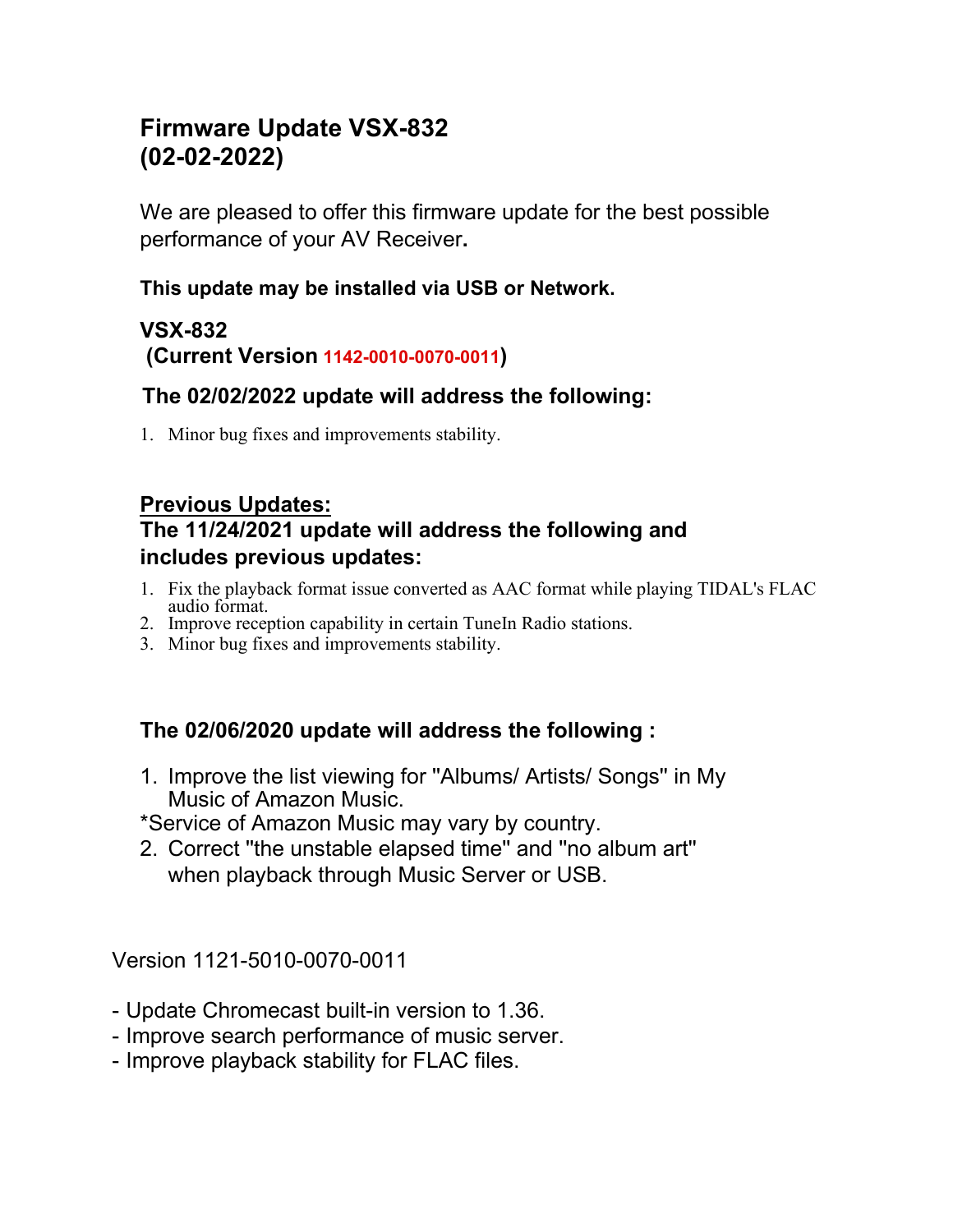Version 1111-4010-0060-0010

- Improve playback stability for Chromecast Built-in.
- Improve playback stability for Airplay.
- Improve the playability for certain WAV files.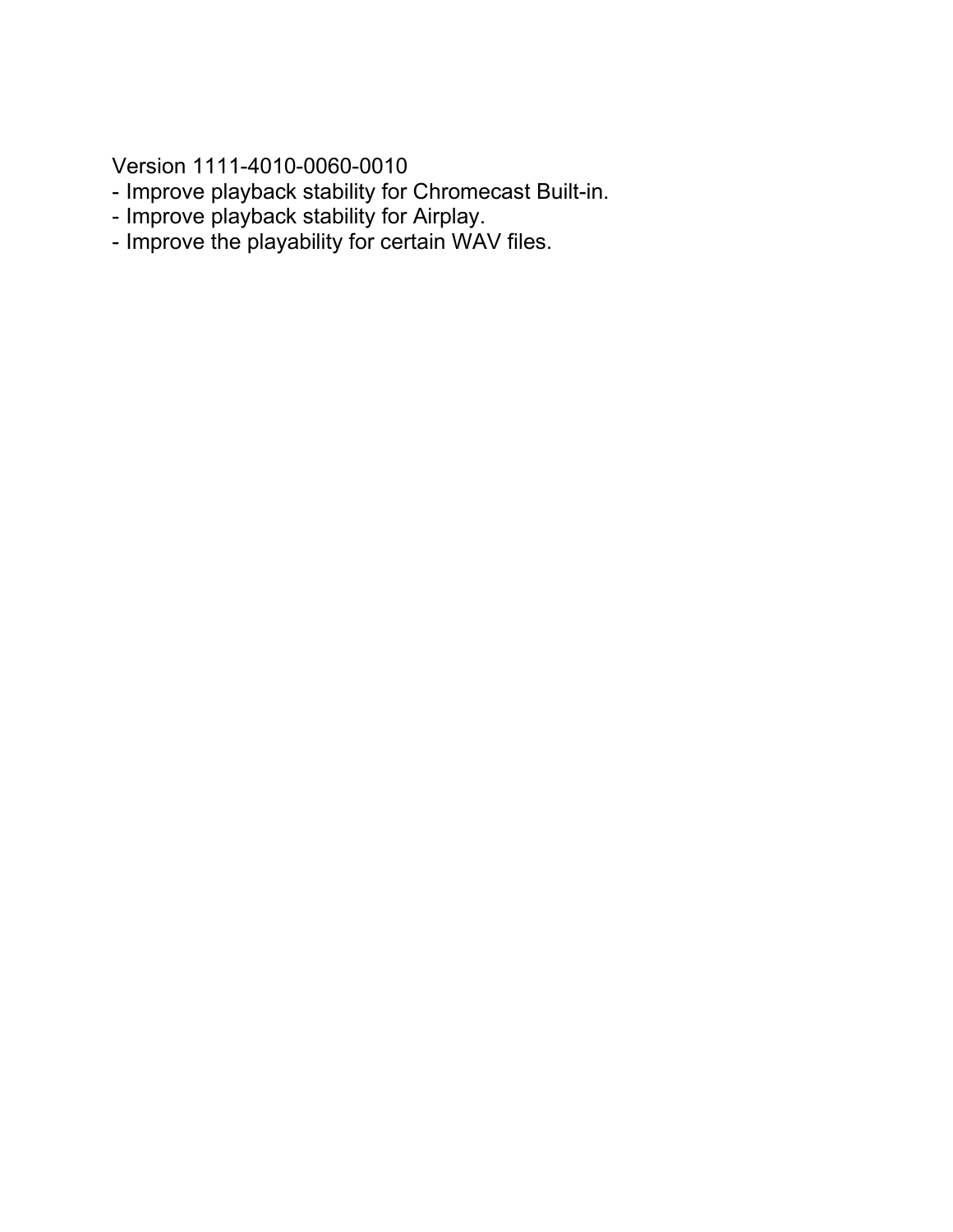Version 1111-3010-0060-0010

- Add setting to switch ''Standard'' and ''Enhanced'' according to HDMI 4K signal format. http://jp.pioneeraudiovisual.com/manual/vsx933/supple\_933.pdf

- Minor bug fixes and improvements stability.

Version 1101-2010-0060-0010

- Minor bug fixes and improvements stability.

Version 1091-1010-0060-0010

- Adds support for Amazon Music.

Amazon Music service requires that you have Amazon Prime account or Amazon Music Unlimited account

Pioneer Remote App is required for initial set-up of Amazon Music. For detail about updated function, please refer to the link below.

http://jp.pioneer-audiovisual.com/manual/sup/upd/amazon\_pio.pdf

- Enhanced security.

Depending on the Firmware version, update will be needed 2 times.

- Minor bug fixes and improvements stability.

Version 1081-0010-0060-0010

- Enhanced security.
- Adds support for Deezer HiFi.

Version 1070-9010-0060-0010

- Improvement of audio output when playback certain Dolby Digital Plus contents.

- Minor bug fixes and improvements stability.

Version 1060-8010-0050-0008

- Improve the noise during playback via USB/Network

Version 1060-7010-0050-0008

- Adds support of external audio inputs\* for "FlareConnect".

\*For detail about external audio inputs, please refer to the link below.

http://pioneer-audiovisual.com/flareconnect/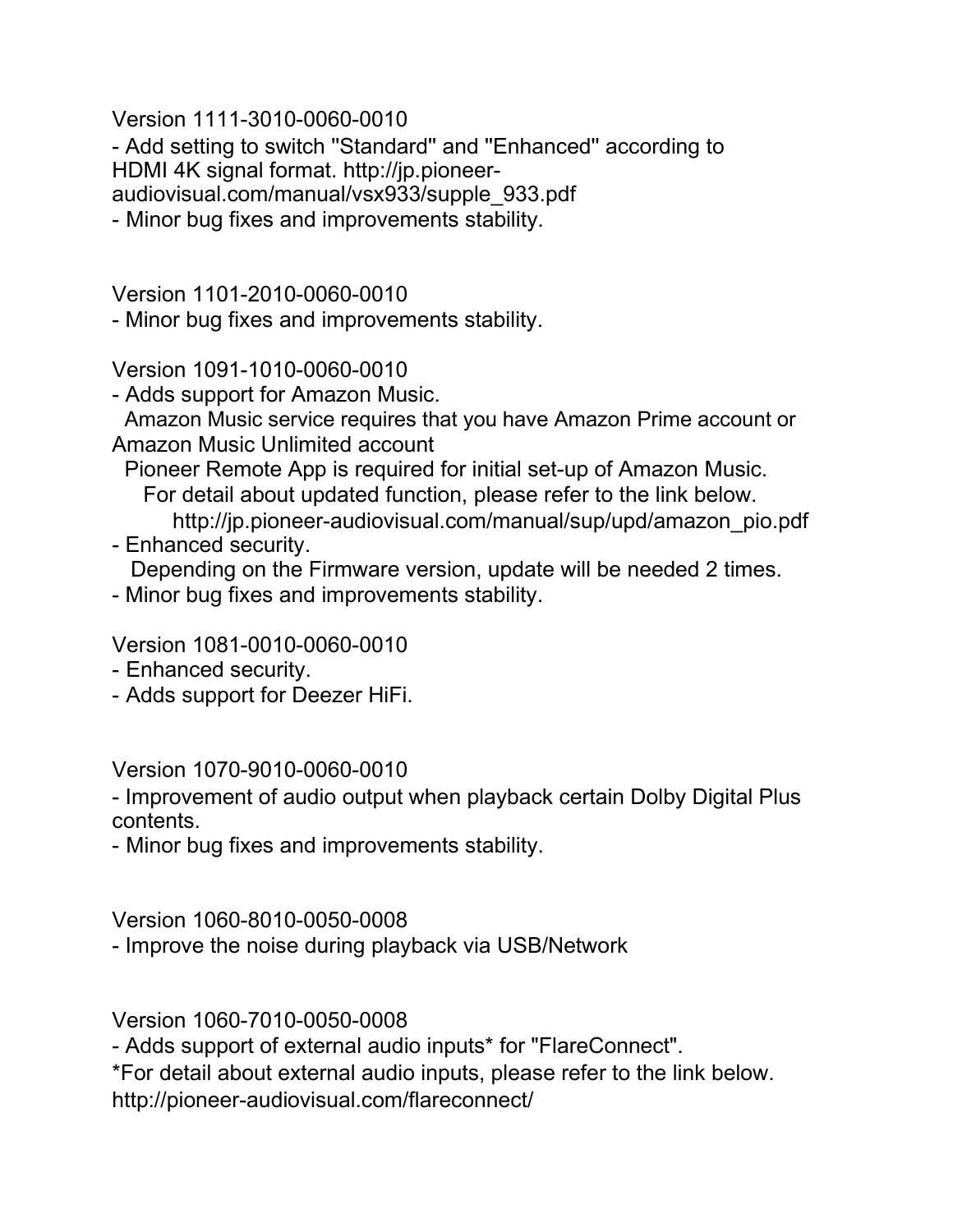- Minor bug fixes and improvements stability.

Version 1050-5010-0040-0008

- Adds support for new multi-room audio playback function "FlareConnect". \*All audio devices in group and "Pioneer Remote" App is required to

update to the latest version.

How to Enjoy FlareConnect http://intl.pioneer-audiovisual.com/letthemusicplay/setup

Introduction of multi-room audio functions http://intl.pioneer-audiovisual.com/letthemusicplay/

- Improvement for pass-through function of Dolby Vision signal.

- Minor bug fixes and improvements stability.

Version 1040-4010-0030-0008

- Adds support for DTS Play-Fi.

\*To use Play-Fi, you need to download the application. http://jp.pioneer-audiovisual.com/manual/sup/upd/playfi\_pio.pdf

Before starting to use Play-Fi, set "On" at the "Network Standby"

("NET Stby") setting.

The unit will automatically power on and change the selector to "NET" or "Network".

- Adds support for "Dolby Atmos for 3.1.2ch".

- Expand playable content of DTS:X.

- Adds "Play Queue" function.

For detail about updated function, please refer to the link below. http://jp.pioneer-audiovisual.com/manual/sup/upd/queue\_pio.pdf